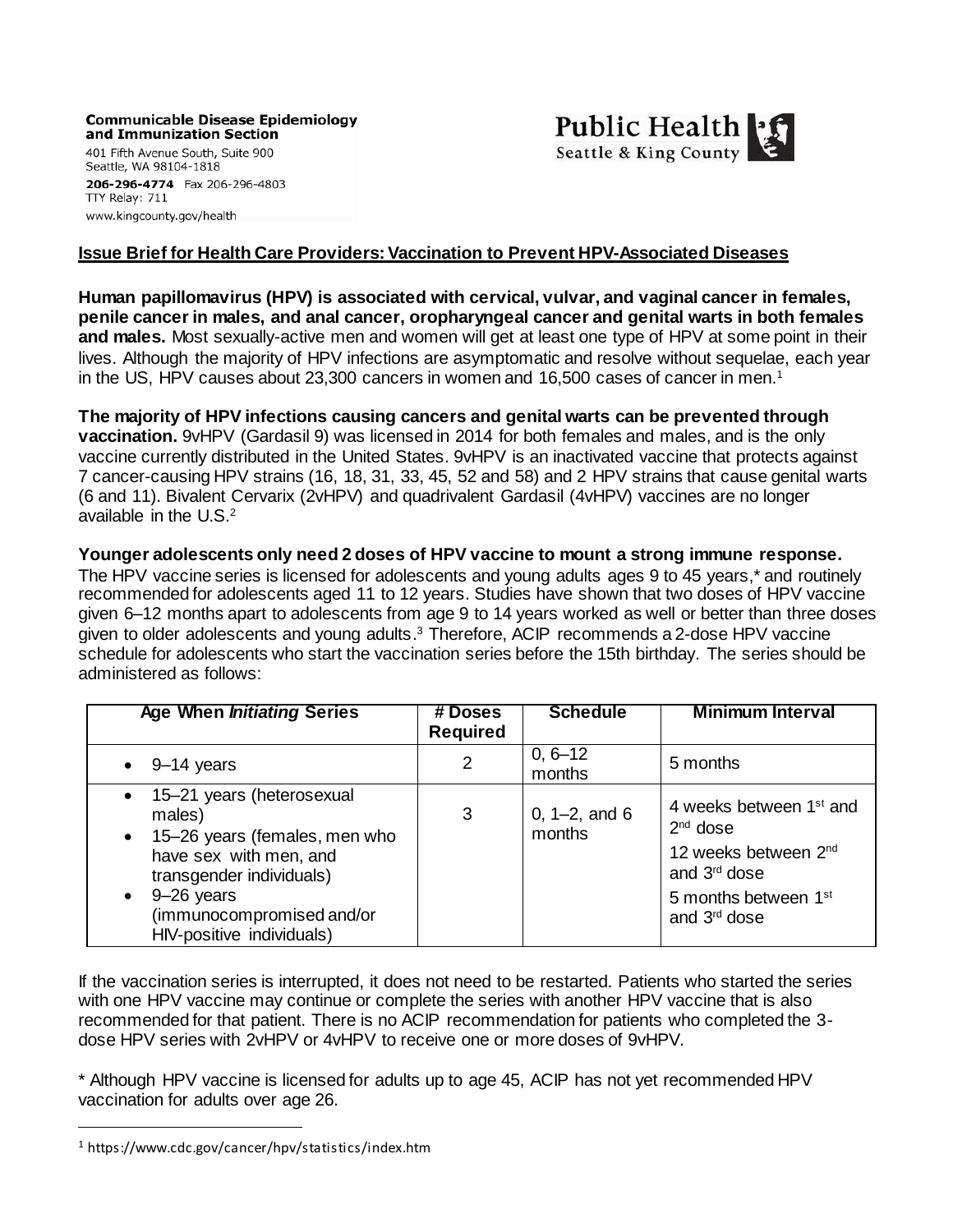# **HPV vaccines are highly immunogenic and effective**

- A 2016 study demonstrated that within 6 years of vaccine introduction, there were decreases in national vaccine type HPV prevalence of 64% and 34% among females aged 14 to 19 years and 20 to 24 years, respectively.<sup>4</sup>
- A 2014 effectiveness study showed that clinically-effective vaccine-induced antibody response persisted 8 years after vaccination.<sup>5</sup>
- A 2015 Canadian study found that cervical dysplasia incidence rates were significantly reduced following implementation of an HPV vaccination program.<sup>6</sup>
- A 2017 study found that adolescent and teenage girls who received 2 or 3 doses of HPV vaccine were significantly less likely to experience genital warts than those who had received 1 or no doses.<sup>7</sup>
- A cross-sectional study following implementation of the Australian HPV vaccination program showed a substantial decline in vaccine-targeted HPV types in vaccinated women, reduced prevalence of vaccine-targeted HPV types in unvaccinated women, and possible indication of cross-protection against HPV types related to vaccine-targeted ones in vaccinated women.<sup>8</sup>

#### **HPV vaccines are safe**

- More than 90 million doses of HPV vaccine have been distributed in the U.S. between 2006 and 2016.
- The most common adverse reactions following HPV vaccination include injection-site reactions such as soreness, redness or swelling, as well as dizziness, nausea, and headache.<sup>9</sup>
- Almost all vaccines are associated with syncope, which is most frequently reported following vaccination with Tdap, MCV4 and HPV – vaccines commonly administered during adolescence. Research is ongoing to determine whether these vaccines have a greater association with syncope compared to other vaccines, or whether their frequency is increased because adolescents are more likely to experience syncope.
- Providers should take steps to reduce syncope and prevent fall-related injuries by having their patients seated or lying down during vaccination, and by observing patients for 15 minutes following vaccination.

#### **HPV vaccination does not result in earlier initiation of or increased sexual activity**

- A 2015 study assessing the effect of HPV vaccination on clinical indicators of sexual activity among adolescent girls found no significant difference in pregnancy rates or non-HPV sexually transmitted infection rates in two population-based cohorts before and after implementation of an HPV vaccination program.<sup>6</sup>
- A 2013 Pediatrics study found that risk perceptions after HPV vaccination were not associated with riskier sexual behavior.<sup>10</sup>
- A 2012 study found that HPV vaccination was not associated with an increase sexual activityrelated outcome rates. 11

#### **A healthcare provider's strong HPV vaccination recommendation is critical to a parent's decision to have their child vaccinated.**

 The CDC's 2016 [National Immunization Survey-Teen](http://www.cdc.gov/vaccines/who/teens/vaccination-coverage.html) (NIS-Teen) found that 49.5% of females and 37.5% of males aged 13–17 years in the U.S. were up-to-date with the recommended HPV vaccination series, whereas 87.6% of adolescents aged 13–17 years had received the recommended one dose of Tdap.12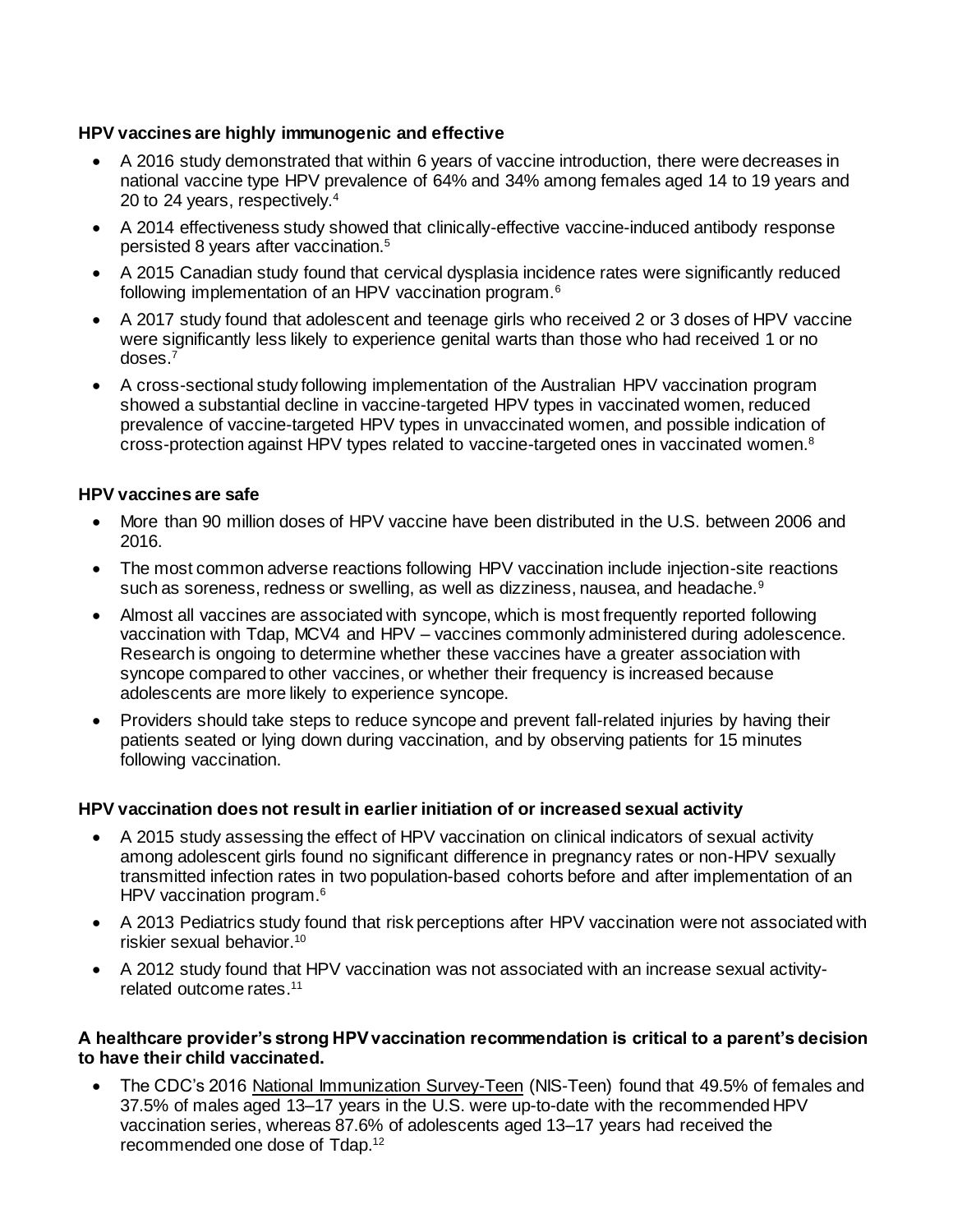- Discrepancies in coverage rates for routinely recommended adolescent vaccines point toward missed opportunities and the need for parent and provider education.
- The most frequently reported reasons parents chose not to vaccinate their child include a lack of parental knowledge, that the vaccine was not recommended, a belief that the vaccine is not needed or necessary, concerns about vaccine safety and side effects, and that their child is not sexually active.<sup>6</sup> Parent barriers include lack of information, concern about impact on sexual behavior, and perceived risk of infection.<sup>13</sup>
- A 2016 study observed that assuming a family's readiness to vaccinate by using presumptive "announcements" is more effective than participatory "conversations." <sup>14</sup>

### **To improve HPV vaccination rates, providers should:**

- **Strongly recommend HPV the same way and on the same day as Tdap and MCV4 at the 11–12 year old well visit. Try stating, "(***Child's name) is 11-years-old. That means s/he is due for three vaccines today: Meningococcal conjugate to prevent meningitis, HPV vaccine to prevent some types of cancer, and Tdap to prevent whooping cough. Do you have any questions?***"**
- **Emphasize HPV vaccination as cancer prevention.**
- **Educate that HPV vaccine is safe and that side-effects tend to be minor.**
- **Emphasize that fewer doses are required and the immune response is stronger when the series is started before age 15.**
- **Consider routinely initiating the HPV vaccine series at age 9. Patients who receive their first dose at age 9 can complete the 2-dose series at their 11–12 year-old well visit.**
- **Address concerns that HPV vaccination leads to increased or earlier sexual activity.**
- **Schedule appointments for HPV #2 and HPV #3 when HPV #1 is given. Seattle area providers may also refer patients to school-based health centers (SBHCs) for doses #2 and #3\*.**
- **Use reminder/recall strategies to bring unvaccinated or undervaccinated adolescents and young adults up-to-date.**
- **Continue recommending other cancer-prevention strategies such as routine pap smears, as HPV vaccine does not protect against all cancer-causing HPV strains.**

\*For more information about referring patients to SBHCs for follow up doses, call the Immunization Program at 206-296-4774.

# **REFERENCES**

- 1. Centers for Disease Control. (2017, March 6). HPV-Associated Cancer Statistics. Retrieved from https://www.cdc.gov/cancer/hpv/statistics/index.htm
- 2. CDC. Use of 9-valent human papillomavirus (HPV) vaccine: updated vaccination recommendations of the Advisory Committee on Immunization Practices. *MMWR* 2015;64(11):300-4.
- 3. Meites E, Kempe A, Markowitz LE. Use of a 2-Dose Schedule for [Human Papillomavirus Vaccination](https://www.cdc.gov/mmwr/volumes/65/wr/mm6549a5.htm) [Updated Recommendations of the Advisory Committee on Immunization Practices](https://www.cdc.gov/mmwr/volumes/65/wr/mm6549a5.htm) *MMWR*. 2016;65(49);1405- 8.
- 4. Markowitz LE, Liu G, Hariri S, et al. Prevalence of HPV After Introduction of the Vaccination Program in the United States. *Pediatrics.* 2016; 137(3).
- 5. Ferris D, Samakoses R, Block SL et al. Long-term study of a quadrivalent human papillomavirus vaccine. *Pediatrics.* 2014;134(3):e657-e665.
- 6. Smith LM, Kaufman JS, Strumpf EC, et al. Effect of human papillomavirus (HPV) vaccination on clinical indicators of sexual behavior among adolescent girls: the Ontario grade 8 HPV vaccine cohort study.